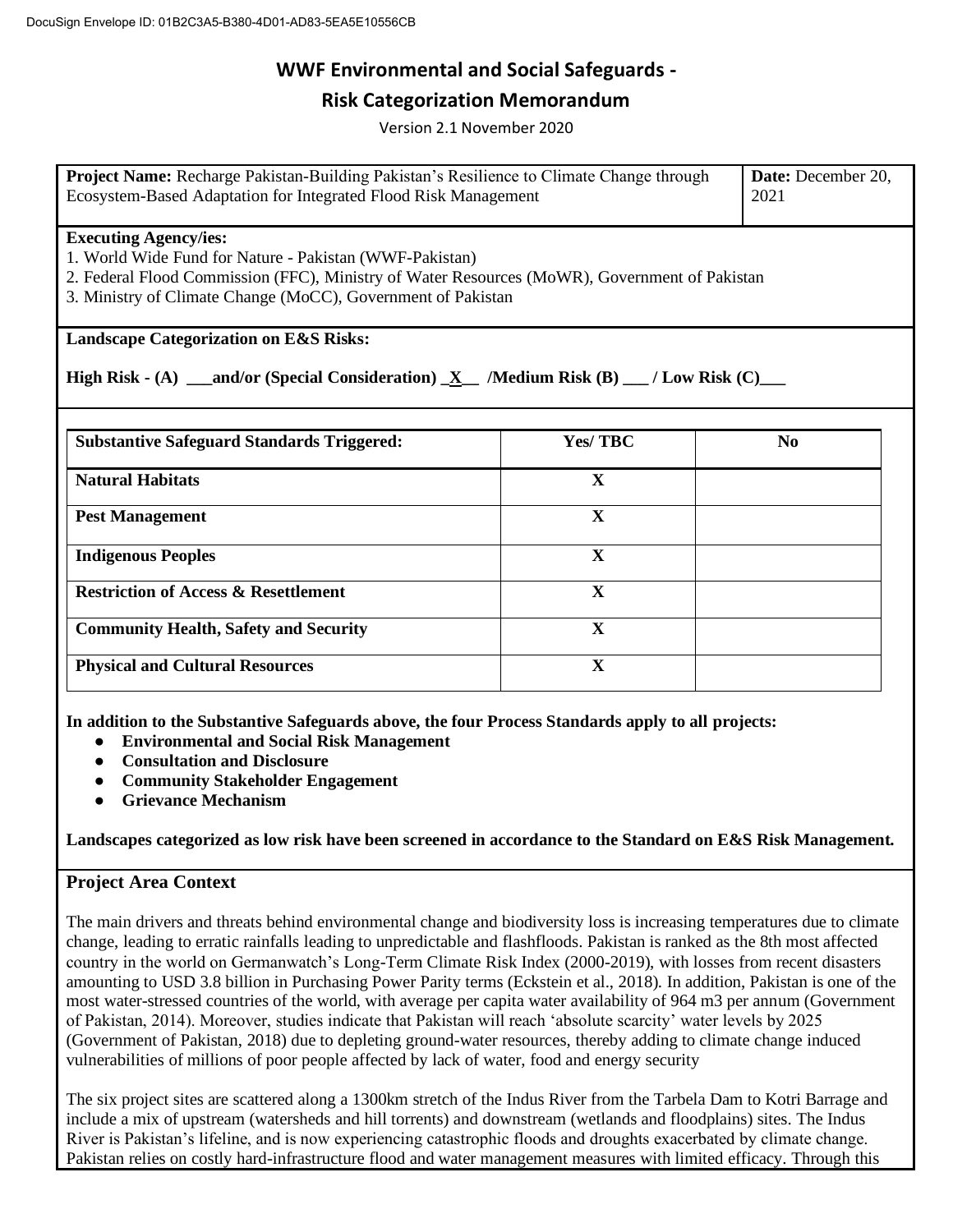## **Risk Categorization Memorandum**

Version 2.1 November 2020

project the WWF-Pakistan will build Pakistan's climate resilience and water security through cost-effective ecosystembased adaptation interventions. The project has three specific components:

**Component 1: Ecosystem-Based Adaptation for Integrated Flood Risk Management:** Floodwater and hill torrent management improved, through ecosystem-based adaptation at selected sites across the Indus Basin

**Component 2: Enhancing Resilience of Vulnerable Communities to Climate Change:** Adaptive capacity of communities vulnerable to flood risks is strengthened

**Component 3: Enabling a Paradigm Shift towards Ecosystem-Based Adaptation in Pakistan:** Regulatory framework is in place for integrated flood risk and water resource management

## **Summary of Key Safeguard Issues**

#### **Natural Habitats**

Overall, activities of the Project will produce significant conservation and climate adaptation benefits, but this Standard has been triggered because some of the activities proposed in the pre-feasibility could have an impact on biodiversity and the integrity of terrestrial or aquatic ecosystems if adequate mitigation measures are not in place. In particular, there are four proposed activities that are of particular concern, and will require strong safeguard measures to be in place to ensure no lasting damage to natural habitats or the people that rely on them occur. These potential activities include:

- The proposed **dredging** to clean Lake Manchar of sediment, which could lead to large disturbances to the lake and temporarily increased suspended sediment concentrations which could lead to disturbance of aquatic life.
- **Re-vegetation**, proposed for almost all sites except for Chotiari. Some of the issues identified with this activity is loss of agricultural land, and in some cases an increased flooding extent upstream of the planted vegetation due to larger backwater effects. Additionally, in hill torrent sites, increased infiltration of water may lead to a reduction of available water downstream which could also have an impact on the ecosystem now dependent on a consistent flow of water flowing downstream.
- The **construction of retention and rain ponds**, proposed to be implemented in DI Khan and Kaha could lead to the removal of vegetation, and change in land use which could have a potential impact on the biodiversity dependent on the land converted to construct the ponds.
- **Terracing**, proposed to be implemented in DI and Chakar Lehri, both hill torrents, could potentially lead to habitat conversion and soil degradation. Moreover, terracing large areas can affect the hydrological cycle and thereby limit the water availability downstream. In addition, poorly designed and/or poorly maintained terraces can increase erosion. If the terrace has a high inclination this could create gullies with focused runoff, ponding of water and overtopping, leading to damaged terraces.

## **Pest Management**

This Standard has been triggered out of an abundance of caution, and due the fact that not all project activities have been determined yet. The project includes interventions such as riverine afforestation, afforestation in general (re-vegetation), nursery raising, change in agricultural practices (land use management with a focus on growing alternative crops, and changing cropping methods, reduced capacity for certain popular crops). Even though the project does not directly promote the procurement and use of pesticides, there could be possibility that the interventions outlined above could lead to the procurement and use of pesticides. Due to these activities, a Pest Management Plan will be prepared as part of the ESMF to conform to WWF's Environment and Social Safeguards Framework.

## **Indigenous Peoples**

While recognizing that Pakistan does not legally recognize any indigenous peoples, using the GCF definitions and selfidentification, several indigenous peoples live in two of the project sites, and therefore this Standard has been triggered. In Chakar Lehri (Bakhtiarabad), the Watersprint consultant team identified the presence of the Bagri community, and a number of other tribes who they believe live in isolation. More information is needed here, especially related to the communities living in isolation, and will be gathered when the ESS consultants are hired (January 2022).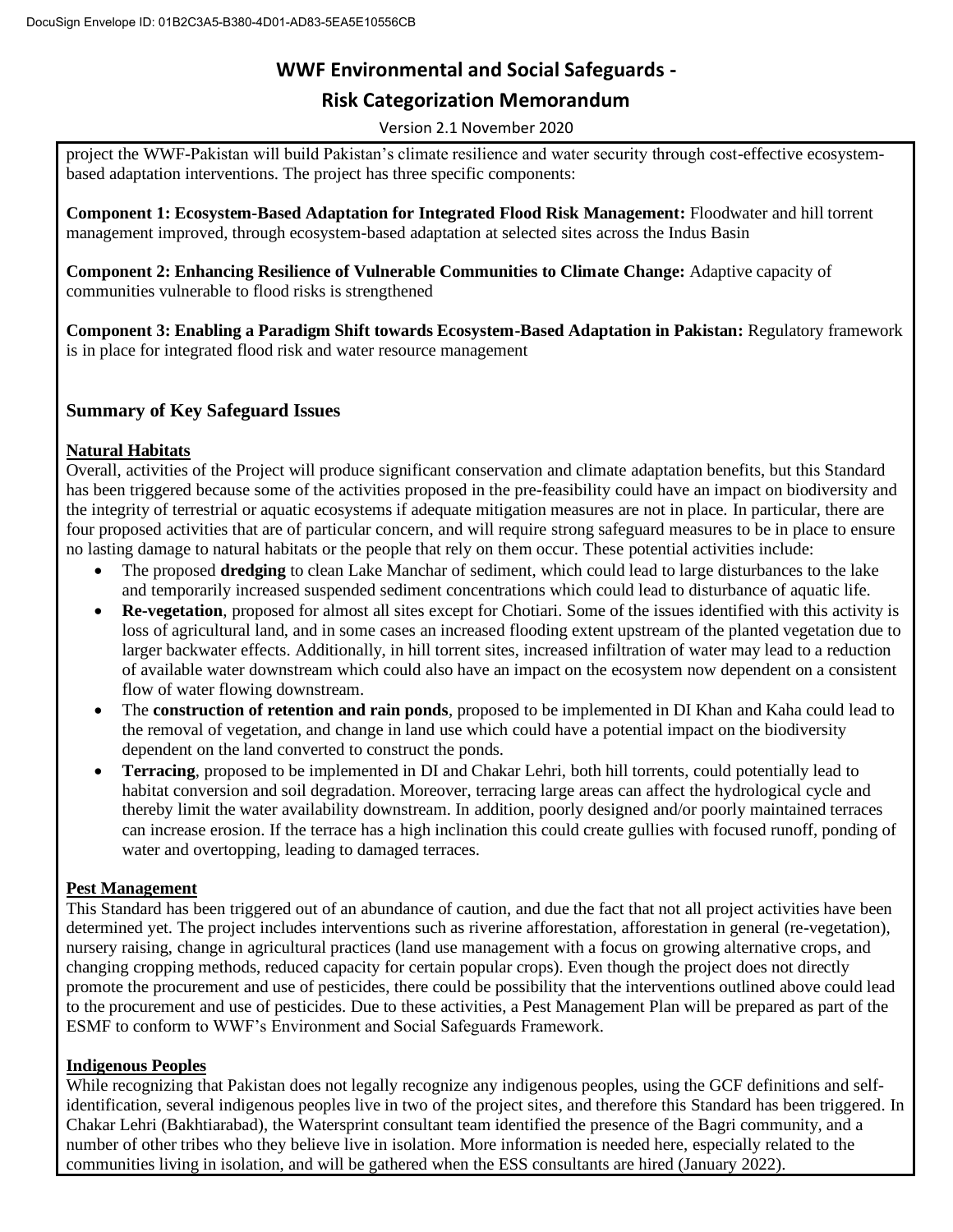## **Risk Categorization Memorandum**

Version 2.1 November 2020

In Manchar (Dadu), the Mohana tribe who are a fishing community also known as the "Bird People" or "Lords of the Sea", are descendants of the first inhabitants of the Indus valley, (and which can be traced back 5000 years). The remains of the original settlement can be seen at the archeological site of Mohenjo-daro which once stood on the banks of the Indus. Here a tiny Mohana community still lives in one of the last remaining floating villages on Lake Manchar. As the specific activities and locations of the project's activities are not yet defined, an Indigenous Peoples Planning Framework will be prepared as part of the ESMF to conform to WWF's Environment and Social Safeguards Framework.

## **Restriction of Access & Resettlement**

There will be no involuntary resettlement of individuals and/or families under the proposed project. This standard is triggered because there may be some small areas of land acquisition which are to be determined. The project may also affect some peoples in the Manchar (Dadu) project area. As per the project activities identified in the pre-feasibility, certain interventions, specifically those pertaining to cleaning up the lake, could lead to changes in tenure arrangements, community-based property rights or customary rights to land, territories, and or resources, ban on hunting / fishing tools / methods or equipment for harvesting, and temporary closure of areas. The consultant notes that currently, in order to improve lake quality and fish quantity, temporary restrictions are imposed by communities themselves on hunting, fish catch, and use of improper size nets. As the specific activities and locations of the project's activities are not yet defined, a Process Framework will be prepared as part of the ESMF to conform to WWF's Environment and Social Safeguards Framework.

## **Community Health, Safety and Security**

This Standard is triggered for two different reasons, the first directly project-related and the second more closely tied to the country context. The first is directly tied to the project, and is due to potential activities involving small-scale construction of rock weirs, lake dredging and removal of riverbed obstructions. Additionally, some potential activities could lead to reduced access to water for irrigation purposes, especially for communities living downstream, which could lead to reduction in crop yields, such as Kaha, Chakar Lehri, and even Di Khan. Dredging activities in Manchar Lake could harm the aquatic biodiversity in the lake, affect water turbidity, and water table levels, which could resultantly impact the health of the fish species and its quantity, thereby leading to a potential reduction in fish catch. These two activities could affect food security. The lowering of the water level in the Chotiari reservoir could also lead to a reduction in water for irrigation purposes for agricultural activities, and again could see reduced crop yields.

The second reason this standard is triggered is related closely to the political, social and security context in Pakistan, though it is different in each project site. In project sites such as Manchar Lake (Dadu), Chotiari Reservoir, Haleji, and Hadero, all situated in Sindh, the security situation is relatively stable and law and order is not an issue. However, in project sites such as Kaha and Chakkar Lehri, situated in Balochistan (and partially in Punjab), the security situation is a bit more complex. Balochistan is the most underdeveloped region/province in Pakistan, despite being the largest by size, and has seen separatist movements and infighting between tribes, and between Pakistani law enforcement agencies and separatist movement, such as the Balochistan Liberation Army (BLA). The communities that reside in Balochistan mistrust the Pakistani Military and the Pakistani Government, hence access to certain sites in Balochistan is difficult, if not dangerous. DI Khan, which is situated in the province of Khyber Pakhtunkhwa, sees sporadic incidents of violence and attacks, often carried out and claimed by terrorist groups, such as offshoots of the Tehreek-e-Taliban Pakistan. There is a concern that the situation in Afghanistan may embolden terrorist factions in Pakistan.

The proposed activities may not lead to any increase in violence, however a better assessment can be made once the relevant sites and activities are finalized. The ESMF will include guidance on labor and working conditions and because of the conflict context where this project will work, an analysis of how these conflicts overlay with the Recharge project activities is necessary to understand impact of project on these conflicts and vice versa. This analysis and any resulting mitigation measures will be included in the ESMF.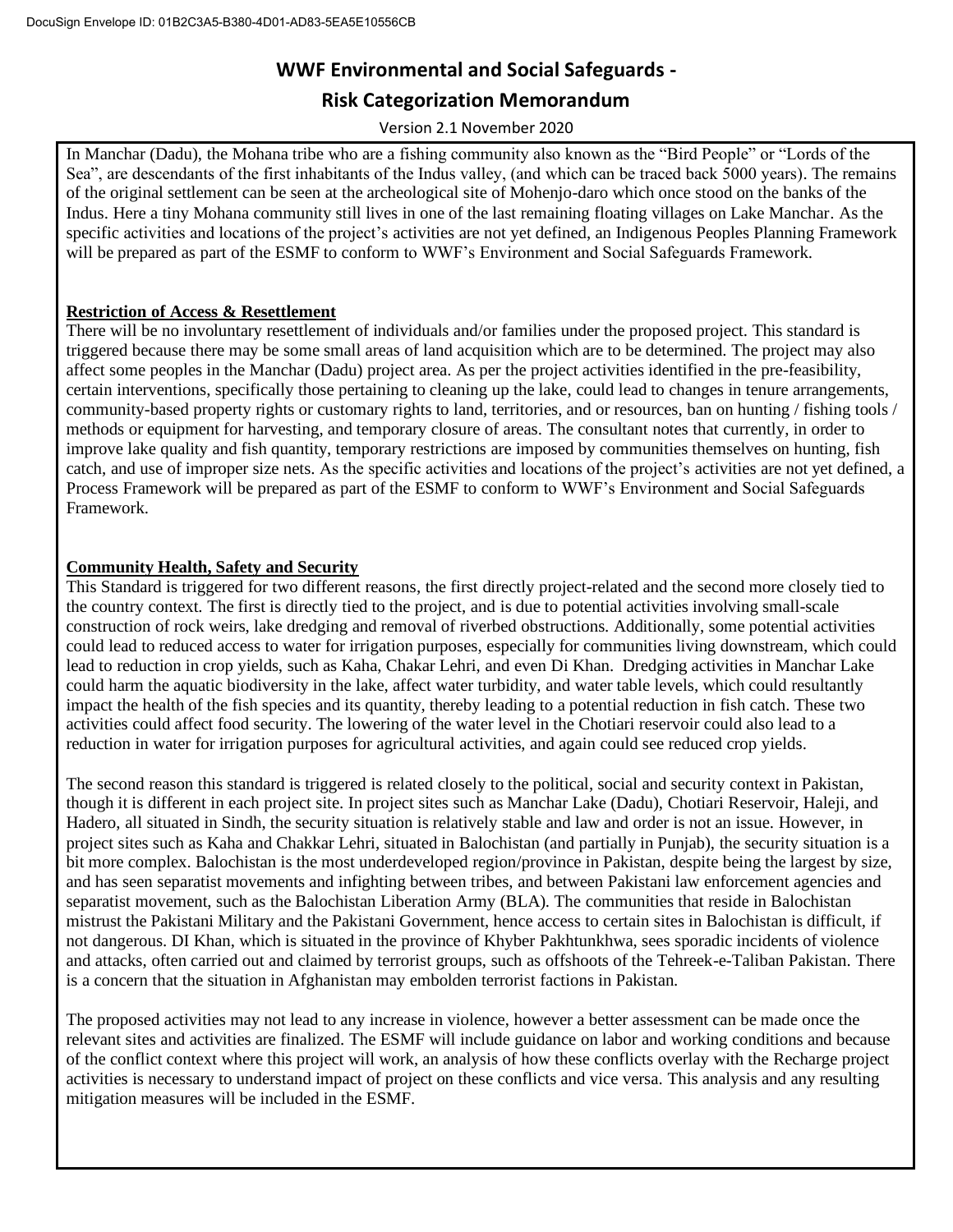**Risk Categorization Memorandum**

Version 2.1 November 2020

## **Physical and Cultural Resources**

This Standard is triggered for two reasons, the first needing more information but the second site at Lake Manchar triggering the standard with current information. At the first project area in Di Khan, there are historical structures built on the Luni and Gomal river diversion point near to Kot Azam, that were completely damaged during 2010 super floods. More information is needed as to the extent of the damage and whether they continue to hold cultural significance regardless of the damage.

The second site in the Manchar-Hamal Watershed, Lake Manchar, is also an important historical area. It is home to several archeological sites, and there are likely intangible cultural resources for the Mohana people. These people have been here, co-existing with the lake for 5000 years and have innumerable tangible and intangible cultural ties to the lake. As the specific activities and locations of the project's activities are not yet defined, a Physical and Cultural Resources Framework will be prepared as part of the ESMF to conform to WWF's Environment and Social Safeguards Framework.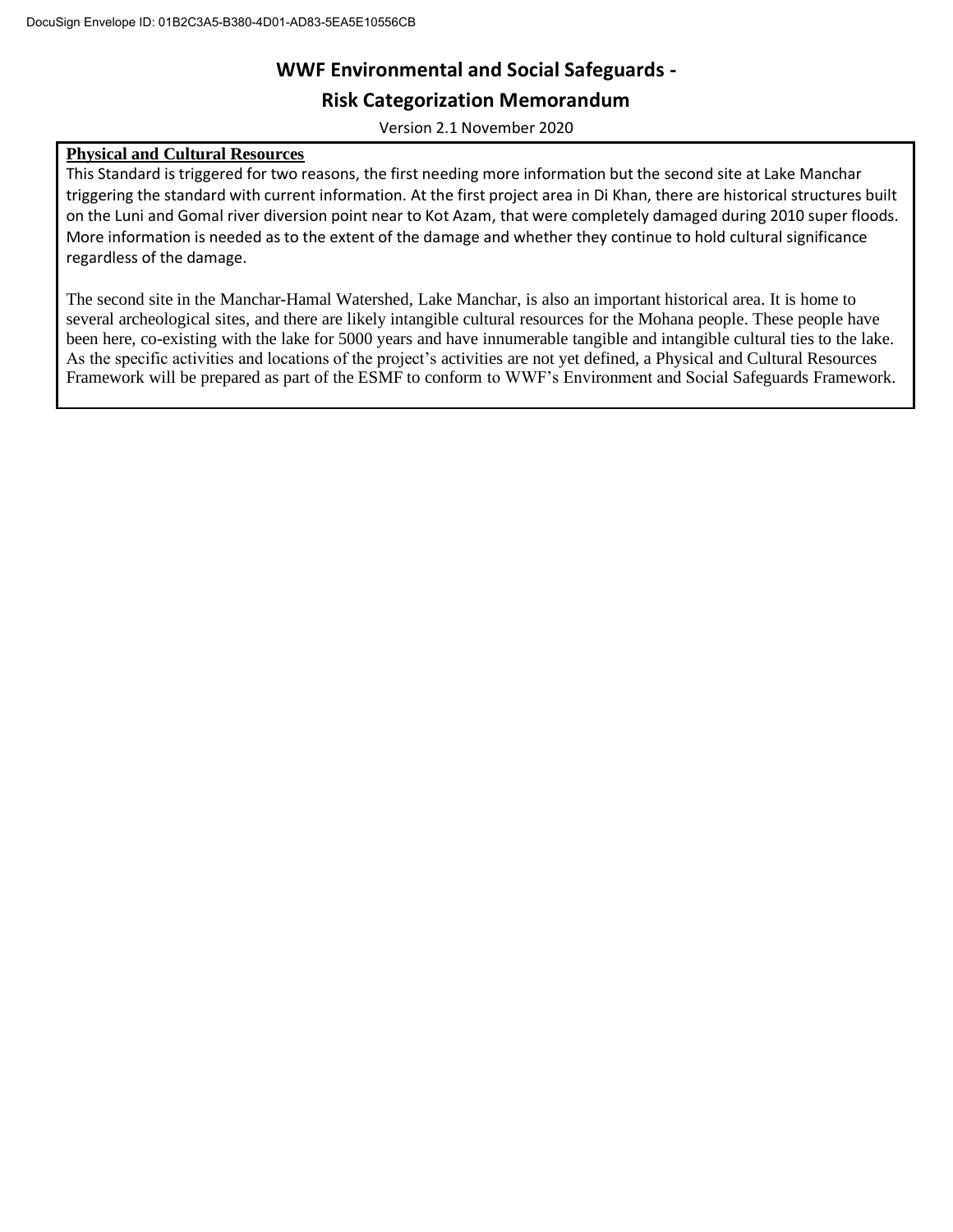# **WWF Environmental and Social Safeguards - Risk Categorization Memorandum**

Version 2.1 November 2020

**Summary of Cross Cutting Issues;** (Human Rights, Gender Equality and Women's Rights, Children's Rights, Conflict Sensitivity and Climate Change).

All of these cross-cutting issues may be seen in the project sites, and will require special consideration in the ESMF.

**Human Rights:** The human rights situation is different in each project site. In project sites such as Manchar Lake (Dadu), Chotiari Reservoir, Haleji, and Hadero, all situated in Sindh, other than lack of access to basic services such as health, education, clean water etc, the situation is relatively stable and law and order is not an issue.

However, in project sites such as Kaha and Chakkar Lehri, situated in Balochistan, major human rights issues do exist. These include forced disappearances of individuals who are allegedly overly critical of the government, the military, or who have alleged ties with the Balochistan Liberation Army (BLA) (an ethnonationalist militant organization fighting against the Pakistani government for greater regional autonomy/self-determination of Balochistan.) Extra-judicial killing of those allegedly gone missing is also common. Balochistan is the most underdeveloped region / province in Pakistan, despite being the largest by size, and has seen separatist movements and infighting between tribes, and between Pakistani law enforcement agencies and separatist movement, such as the Balochistan Liberation Army (BLA). The communities that reside in Balochistan mistrust the Pakistani Military and the Pakistani Government, hence access to certain sites in Balochistan is difficult, if not dangerous which could lead to delay in the implementation of project activities.

DI Khan, which is situated in the province of Khyber Pakhtunkhwa, sees sporadic incidents of violence and attacks, often carried out and claimed by terrorist groups, such as offshoots of the Tehreek-e-Taliban Pakistan. There is a concern that the situation in Afghanistan may embolden terrorist factions in Pakistan

**Gender Equality and Women's Rights**: A Gender Assessment and Gender Action Plan will be required for this project. Gender inequality exists across the entire country, and although there are some site-level exceptions, women are generally excluded from community decision-making and some communities are highly segregated by gender. More information will also need to be gathered about the specific gendered uses of water resources, as that is currently lacking.

**Children's Rights:** There are significant issues in some of the communities in the Kaha region like access to education and health facilities. According to the initial assessment of Kaha some of the communities don't have any school for boys and girls, and in some communities, there is no separate school for girls. So, girls have to study in boys schools, and as a result, parents don't allow their daughters to study at all, as it would mean putting them in boys' schools or study from males teachers. Additionally, there is no access to formal education or schooling in Kaha (and potentially other areas), most children work for their families or receive training in family led businesses or occupations so that they can take over when they grow older. The project will have to ensure that child labor is not inadvertently condoned or used during the project activities.

**Conflict Sensitivity:** Because of the conflict context mentioned above in the Human Rights section, an analysis of how these conflicts overlay with the Recharge project activities is necessary to understand impact of project on these conflicts and vice versa. Moreover, in the hill torrent project sites some of the proposed activities could affect downstream communities, leading to conflict between communities as a result of project activities. Additionally, access to project benefits, especially those related to livelihood interventions, could also potentially lead to conflict. This analysis and any resulting mitigation measures will be included in the ESMF.

**Climate Change:** This project is aimed at addressing the impacts of climate change, namely extreme flooding in some parts of the year and lack of reliable water in others as well as salinification of water systems and lake desertification. Because all of these risks exist in the project area, they could pose threats to project implementation despite the fact the project is meant to reduce them over the course of the 10 year project cycle.